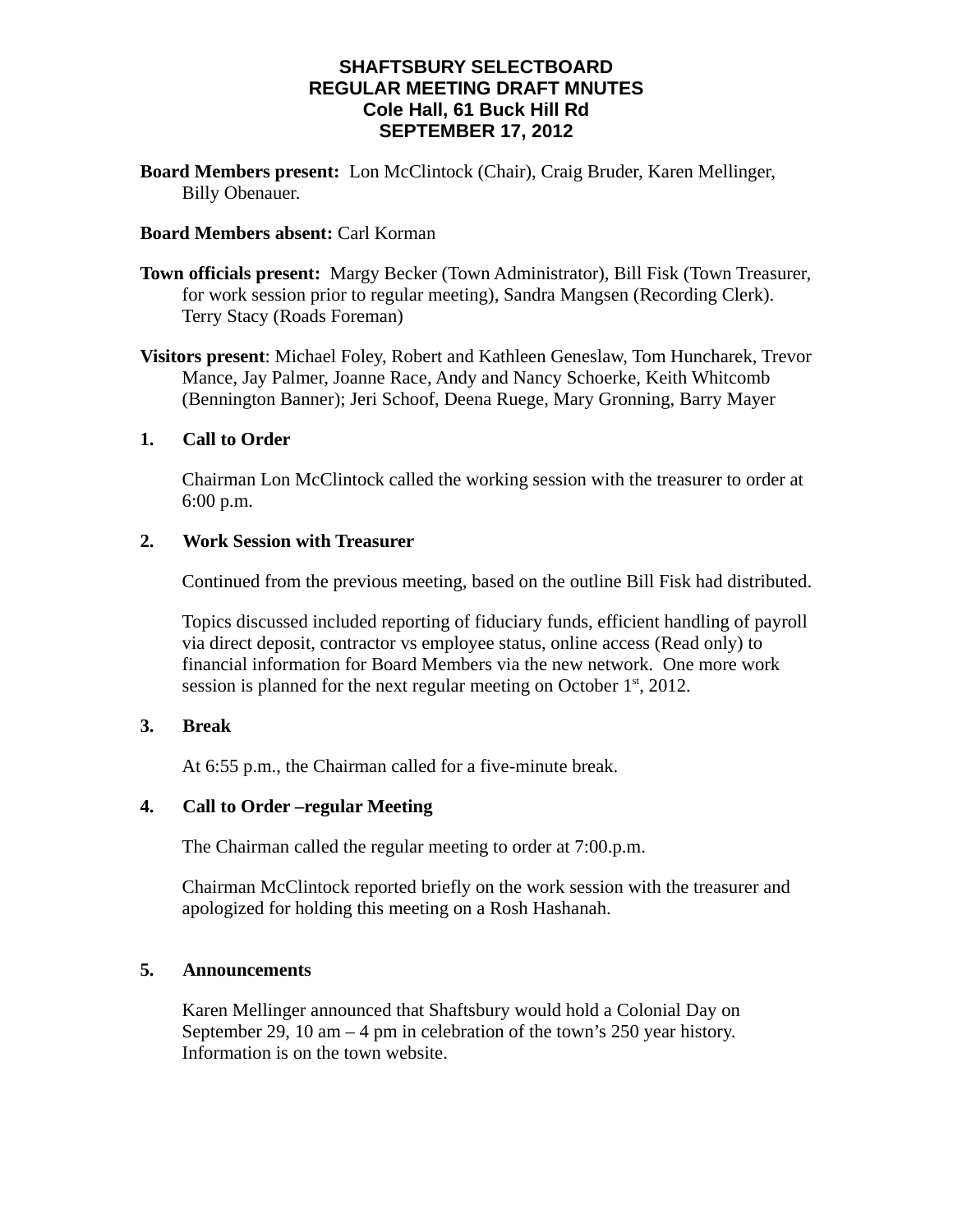The next Household Hazardous Waste Day is Saturday, Oct 6th,  $9 \text{ am} - 1 \text{ pm}$ . But it may close prior to 1pm if costs seem to be exceeding the budgeted amount.

### **6. Public Comments**

There was a request that the household hazardous waste day be held on a day other than a holiday, when people may have difficulty taking advantage of it.

### **7. Conflict of Interest Statement**

None were expressed.

### **8. Road Foreman Reports**

Terry Stacy updated the Selectboard on current projects. Lon asked about erosion control and Terry mentioned the difficulty of growing grass at some points. He described another approach, which uses composting as an aid to erosion control. Karen Mellinger mentioned the need for some additional gravel at the Galusha property, facilitating non-destructive access to parking, which will be permitted on adjacent private property for the Colonial Da celebration.

### **9. Government Surplus Equipment Purchases**

Craig Bruder explained the virtue of arranging a pre-approval process for some pieces of equipment, which can become available on short notice, particularly auctions of government surplus equipment. He suggested pre-approval for some items that are needed and may become available, such as a pick-up truck.

Various aspects were considered, such as a price limit, the identification of specific items, the appropriate mechanism for including the sum in the town budget. Terry Stacy noted that North Bennington has a "government surplus" line item in their budget.

The plan is to consult with department heads with regard to the possibility of putting into place a pre-approval policy for acquisition of some second-hand equipment.

Margy Becker will draft a policy, with a view to keeping the town administrator's authority over expenditures clear, which will be related to the list of potentially useful second-hand equipment identified after consultation with department heads.

The discussion of the possible reclamation of Twitchell Hill Rd continued. Terry Stacy reported that Peckham is prepared to begin the reclamation on Monday 9/24; however, bids for the subsequent paving will not be opened until Monday night at the Selectboard meeting. Margy Becker reported that the bids are expected to be within the town's financial means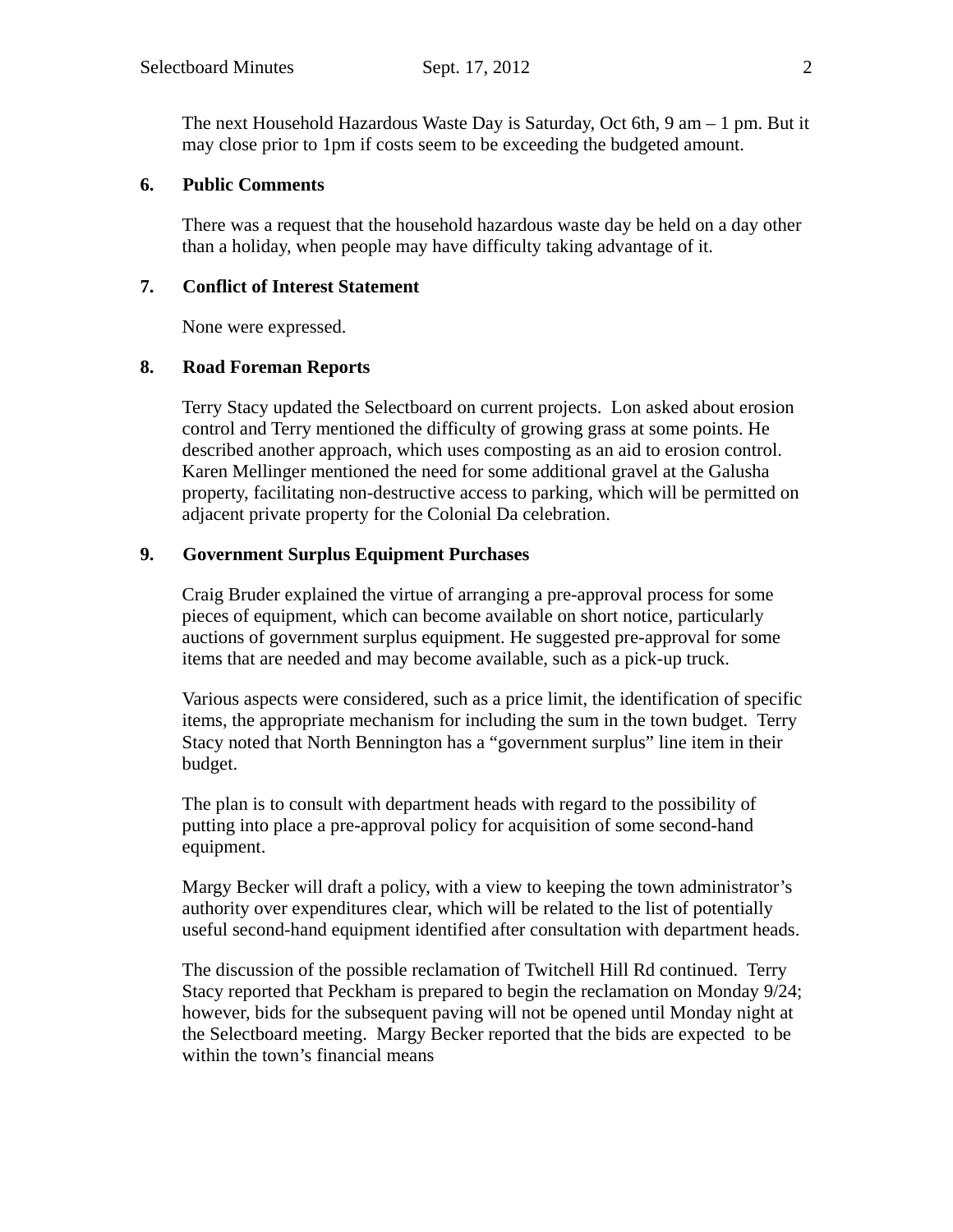Lon McClintock identified the options available, and polled the board. The consensus was that it would not be appropriate to exempt the paving from the bid process, and that proceeding with the reclamation prior to opening the bids and without knowing whether the paving could be completed this season, would not make sense.

Therefore, Margy Becker will ask Peckham if they can wait until Monday night to receive the Board's approval to proceed with the reclamation, which could begin as early as Tuesday morning.

The SB will hold a special meeting on Monday 9/24/12 to open bids and make a decision.

#### **10. Civility Resolution**

Lon McClintock read the eight email comments he received with respect to the adoption of a civility policy.

He then encouraged people to speak at the Selectboard meetings, and noted he will not read the emails into the record, but will circulate them to the board. Those who sent comments include: Nancy and Andrew Schoerke; Kathleen and Bob Geneslaw, Phylis Porio, Jim Cassidy, Jennifer Viereck, Barry Mayer, and Mary Gronning.

There was some support for developing a civility policy, but also for education of town officials and the public with respect to rules of procedure. There is a need for officials to hold themselves to a high standard, and to be knowledgeable about relevant statutes. Although some suggest that mandatory training is in order, the need to recruit committee members suggests that the training cannot be too onerous - lest the pool of applicants be severely reduced. It was also noted that Board members will need to determine what is considered civil, and that expressing disagreement with a stated position should not automatically be regarded as uncivil behavior.

Karen Mellinger read the resolution she had drafted, which was then discussed at some length.

Michael Foley asked if members of all town committees will be required to participate in any training to be offered. Lon McClintock responded that the Selectboard cannot micromanage the DRB and Planning Commission, but will encourage current board members to take advantage of training. In addition, the Selectboard can ask if candidates for appointment would be willing to participate in training that may be offered. Whether or not such training would be limited to Board members or be open to the public remains undecided, since there were strong arguments for either alternative.

There was general support for the resolution, which Karen Mellinger will revise and present at the meeting of 9/24. Once adopted by the Selectboard, the DRB and Planning Commission will be encouraged to consider and adopt such a resolution.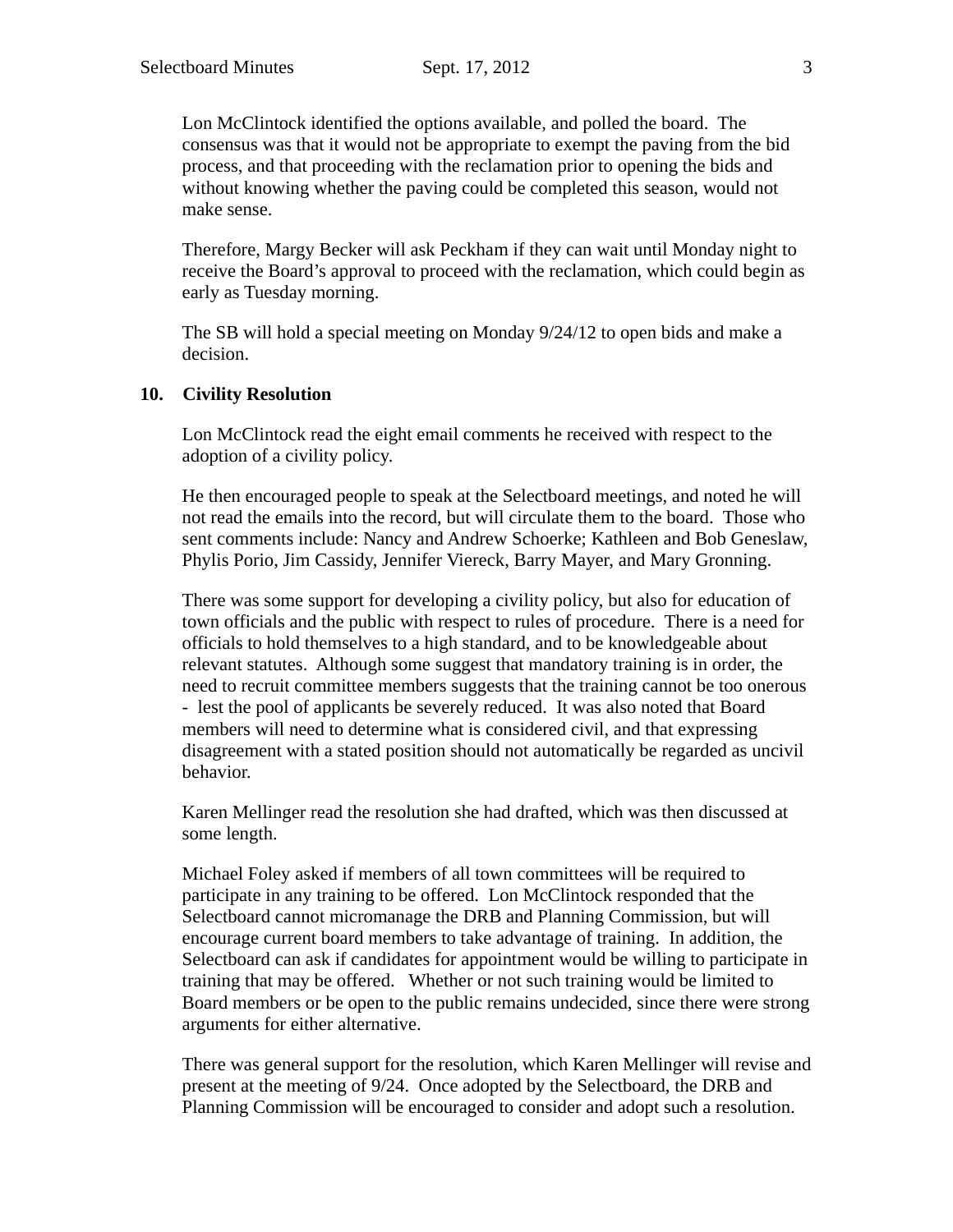Karen Mellinger applauded the process and thanked those who have participated.

# **11. Boards, Commissions, and Town Official Training**

Lon McClintock has identified an individual interested in offering training at a rate of \$300/hour, for four to six hours. There was further discussion of the possibility of public attendance at training sessions.

Billy Obenauer pointed out that some topics can be more carefully and openly considered without the public being present. It may therefore be helpful to restrict some sessions to Board members. Lon McClintock will investigate legality of excluding the public.

A decision will be made at next Monday's meeting. The hope is to schedule sessions at the convenience of as many as possible.

# **12. Zoning Administrator: New Appointment and Compensation Policy**

Tyler Yandow has accepted the position of Zoning Administrator.

## **MOTION: That the Zoning Administrator be compensated based on an hourly rate of \$17, with the town retaining all zoning permit fees. Moved by Karen Mellinger; seconded by Craig Bruder. Carried, 4-0-0**

## **13. Brownell's Salvage Yard – Certification of Location**

Deferred until the next meeting

## **14. Industrial Composting Bylaw — final language**

Margy Becker presented a revised version of the Industrial Composting Bylaw. Board members agreed that the revisions were in accordance with the amendments proposed by the Selectboard.

## **15. Highway Access Ordinance — schedule hearing**

A public hearing will be scheduled for prior to November  $1<sup>st</sup>$  – if relevant to the ordinance adoption process.

## **16. Liaison Roles**

**Motion: That Craig Bruder serve as highway liaison and that Lon McClintock serve as Public Health Officer. Moved by Karen Mellinger; seconded by Billy Obenauer. Carried, 4-0-0.**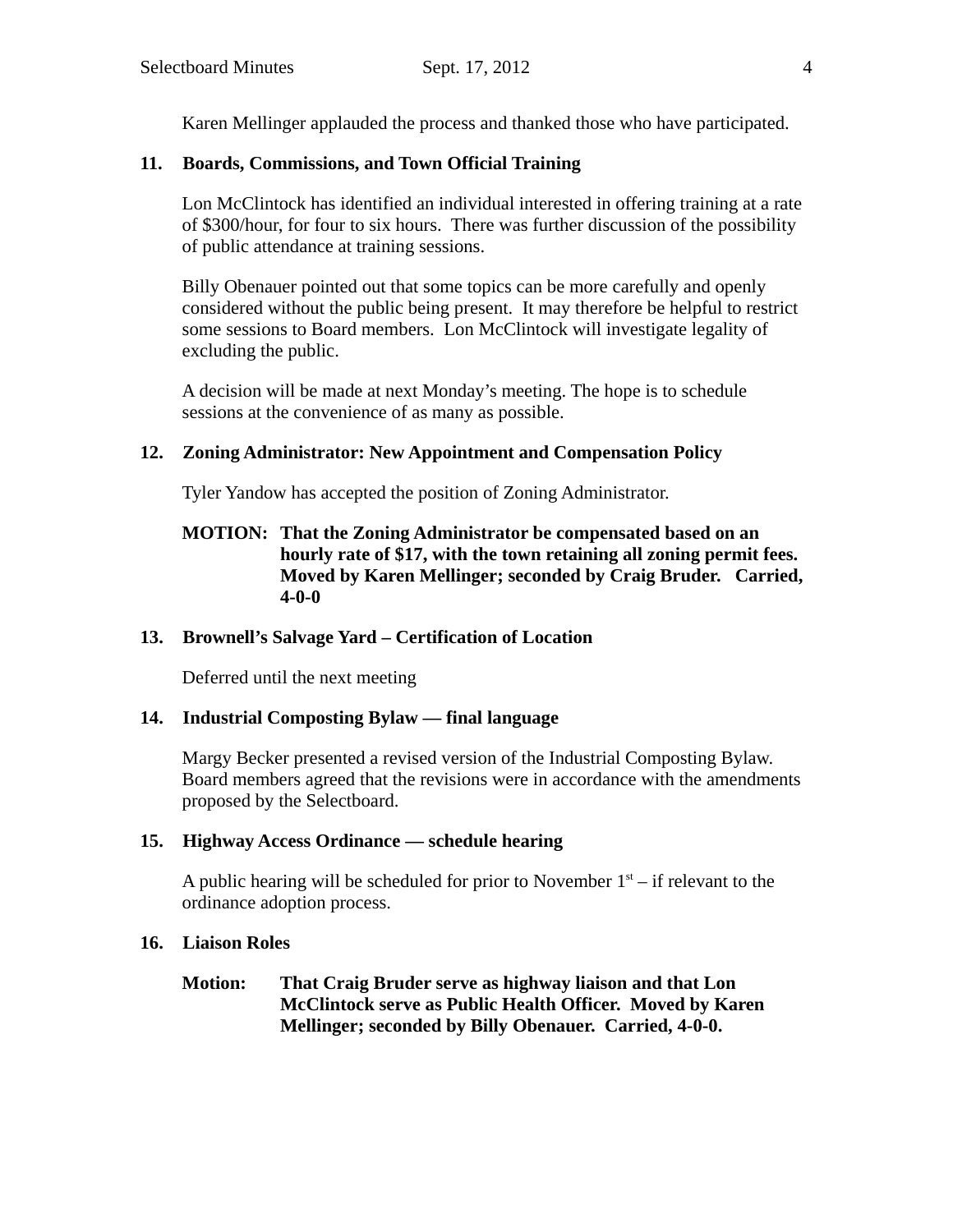### **17. 2013 Highway and Fire Truck Purchases — Financing**

## **MOTION: To accept financing over a 5-year term at a fixed rate of 2.09% to finance the Highway and Fire Truck purchases. Moved by Karen Mellinger; seconded by Billy Obenauer. Carried, 4-0-0.**

### **18. Fuel Bids — Bid Opening**

Bids received for supplying propane, diesel, and heating oil were opened at the meeting. These will be discussed at next meeting

#### **19. Town Administrator's Report**

Margy Becker updated the Board on her activities over the past two weeks.

#### **20. Other Business**

The Selectboard noted Bob Holmes has resigned from the DRB.

## **MOTION: To accept with regret the resignation of Robert Holmes, with thanks for his service he has given. Moved by Karen Mellinger; seconded by Craig Bruder. Carried, 4-0-0.**

In view of Bob Holmes' resignation, Karen Mellinger asked Margy Becker to post notices of the vacancy.

### **21. Minutes –Aug. 20, Sep 6, Sep 10, 2012**

Deferred until the next meeting.

### **22. Warrants**

- **MOTION: To approve Payroll Warrant # PRW11 in the amount of \$7155.73. Moved by Karen Mellinger; seconded by Craig Bruder. Carried 4-0-0.**
- **MOTION: To approve Payroll Warant # PRW11 (retirement) in the amount of \$129.36. Moved by Karen Mellinger; seconded by Craig Bruder. Carried 4-0-0.**
- **MOTION: To approve Check Warrant Report # W008 in the amount of \$19,417.42. Moved by Karen Mellinger; seconded by Craig Bruder. Carried, 4-0-0.**

### **23. Adjournment**

**MOTION: To adjourn the meeting. Moved by Karen Mellinger; seconded by Billy Obenauer. Carried 4-0-0.**